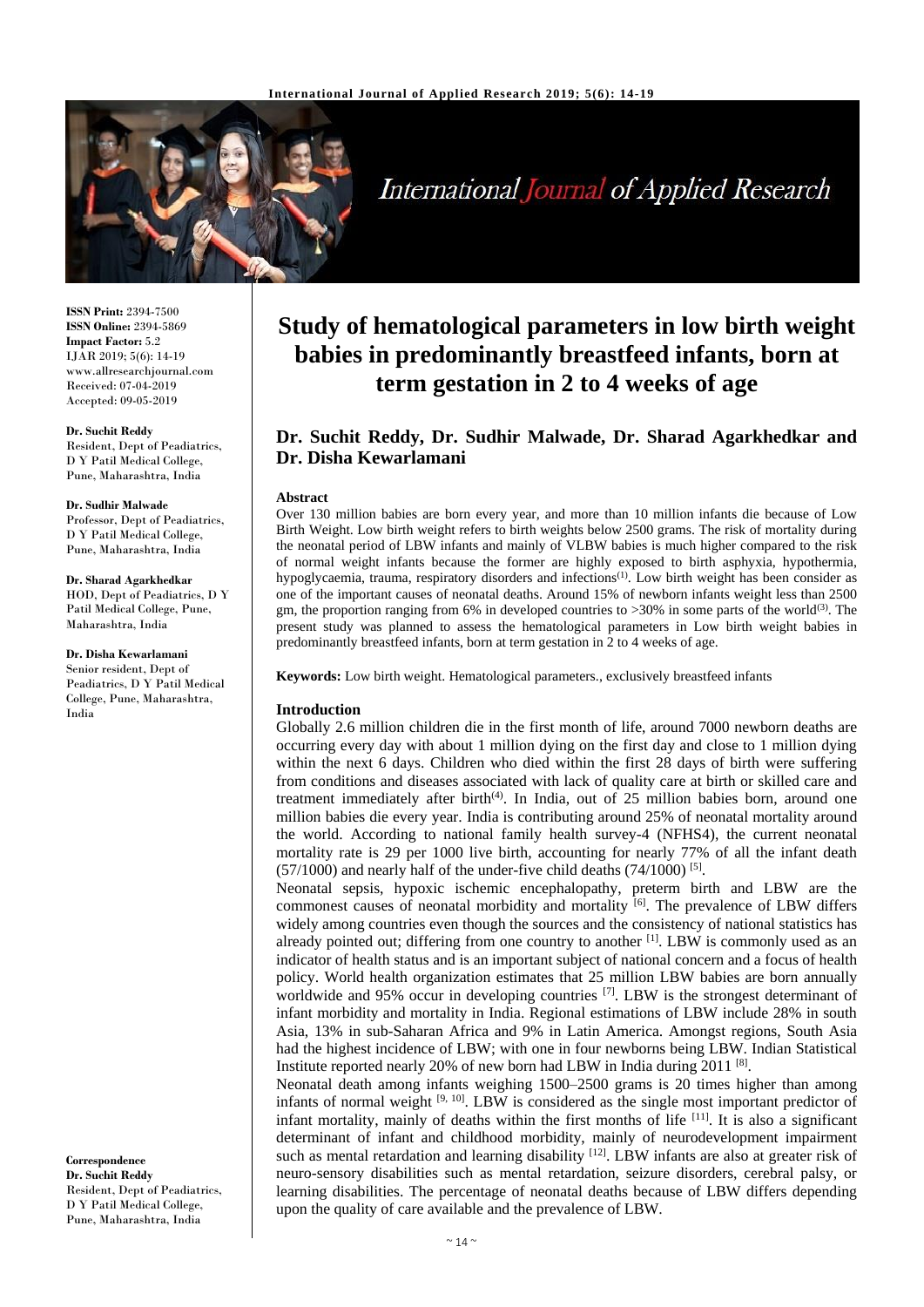Normally, the better the quality of neonatal care the higher the ratio of death attributable to LBW. In developed countries, around 30% to 50% of neonatal death were caused by LBW but amongst these patients, the mortality was confined to the extremely premature babies <sup>[1]</sup>.

Dramatic changes occur in the blood and bone marrow of the newborn during the first hours and days after birth and there are rapid fluctuations in the quantities of all hematologic elements. The values of most of the hematological parameters i.e mainly hemoglobin concentration, packed cell volume, reticulocyte count and red cell indices are highest on the first day of life and thereafter declines over the third day and the sixth week of life  $[13]$ . Low birth weight (LBW) infants have diminished iron reserves and are at greater risk of developing iron deficiency. Iron supplementation was recommended in LBW infants from 2 months of age. However, in developing countries two thirds of LBW infants are born at full term but are growth restricted <sup>[14]</sup>. Since iron transfer was believed to be related to gestational age, and similar iron nurture had been shown in small for gestational age (SGA) and appropriate for gestational age (AGA) babies [15].

Factor responsible for decline in hematological parameters in the newborn are decrease in blood erythropoietin concentration soon after birth, reducing the erythropoietin rate. In addition, transient hemolysis is higher during the first few weeks after birth as compared to other. With the aim of assessing the hematological parameters in Term LBW babies, current study had been planned in Dr. D. Y. Patil medical, hospital and research center Pune in predominantly breast-fed infants at age of 2 – 4 weeks.

#### **Materials and Methodology**

It was a Observational, comparative study. The study was done in baby care clinic and PNC ward at DR D.Y. Patil Medical College, Hospital and Research Centre, Pimpri, Pune, The study was carried out over a period of 2 years, Institute Ethics Committee clearance was obtained before the start of the study. Term healthy low birth weight babies of 2 to 4 weeks of age and Exclusive breastfeed neonates were included in the study.

Two hundred thirty cases meeting the criteria are included for the present study.

Sample size is calculated based on the previous studies using the formula.

$$
n = Z \underbrace{p (1-p)}_{L}
$$

n= sample size z= stastical for a level of confidence,  $p=Expected$  prevalence,  $L=$  allowable error, Prevalence  $=$ 20%, Allowable error  $= 5\%$ .

For the level of confidence of 95%, which is conventional, Z value is taken as 1.96.

$$
n = \frac{(1.96)^*0.8^*0.2}{0.05}
$$

 $= 245.8 = 245$ . The sample size came out to be 245 by using the software SSP.

#### **Results**

The current study was a hospital based prospective observational study conducted at Dr. D Y Patil Medical College, Hospital and research center, Pimpri, Pune for evaluating the hematological parameters in term gestation and Low birth weight (LBW). Total 245 neonates were born in D.Y Patil Medical college and Hospital, Pimpri, Pune were selected for the study. Data such as age, sex, birth weight, blood groups and Complete blood count were taken. All the data complied into MS excel spreadsheets and analyzed using IBM-SPSS version 20.0. The following were the results of the current study.

#### **Age and Sex wise distribution of neonates**

**Table 1:** Age and Sex wise distribution of neonates

|                                                  | <b>Sex</b>   |                |               |
|--------------------------------------------------|--------------|----------------|---------------|
| Age                                              | Male $(\% )$ | Female $(\% )$ | Total $(\% )$ |
| $14 - 21$ days                                   | 67(51.5)     | 67(58.3)       | 134(54.7)     |
| $22 - 28$ days                                   | 63(48.5)     | 48 (41.7)      | 111(45.3)     |
| Total                                            | 130 (100.0)  | 115 (100.0)    | 245 (100.0)   |
| Chi square test: 1.113, $df = 1$ , p value 0.291 |              |                |               |

Among male neonates (n=130), 51.5% were  $14 - 21$  days old (n=67) and 48.5% were  $22 - 28$  days old (n=63). Among female neonates  $(n=115)$ , 58.3% were  $14 - 21$  days old  $(n=67)$  and 41.7% were  $22 - 28$  days old  $(n=48)$ . By applying Chi square test, the relationship of age and sex was found to be statistically non-significant (*p>*0.05).



**Fig 1:** Age and Sex wise distribution of neonates

#### **Distribution of neonates based on birth weight**

**Table 2:** Distribution of neonates based on birth weight

| <b>Birth weight</b> | No of neonates | Percent |
|---------------------|----------------|---------|
| $1.0 - 1.49$ kg     | 21             | 8.6     |
| $1.50 - 1.99$ kg    | 86             | 35.1    |
| $2.0 - 2.49$ kg     | 138            | 56.3    |
| Total               | 245            | 100.0   |

In present study, majority of neonates (56.3%) had birth weight between  $2.0 - 2.49$  kg (n=138), followed by 35.1% neonates who had birth weight between  $1.5 - 1.99$  kg and 8.6% neonates had birth weight between  $1.0 - 1.49$  kg.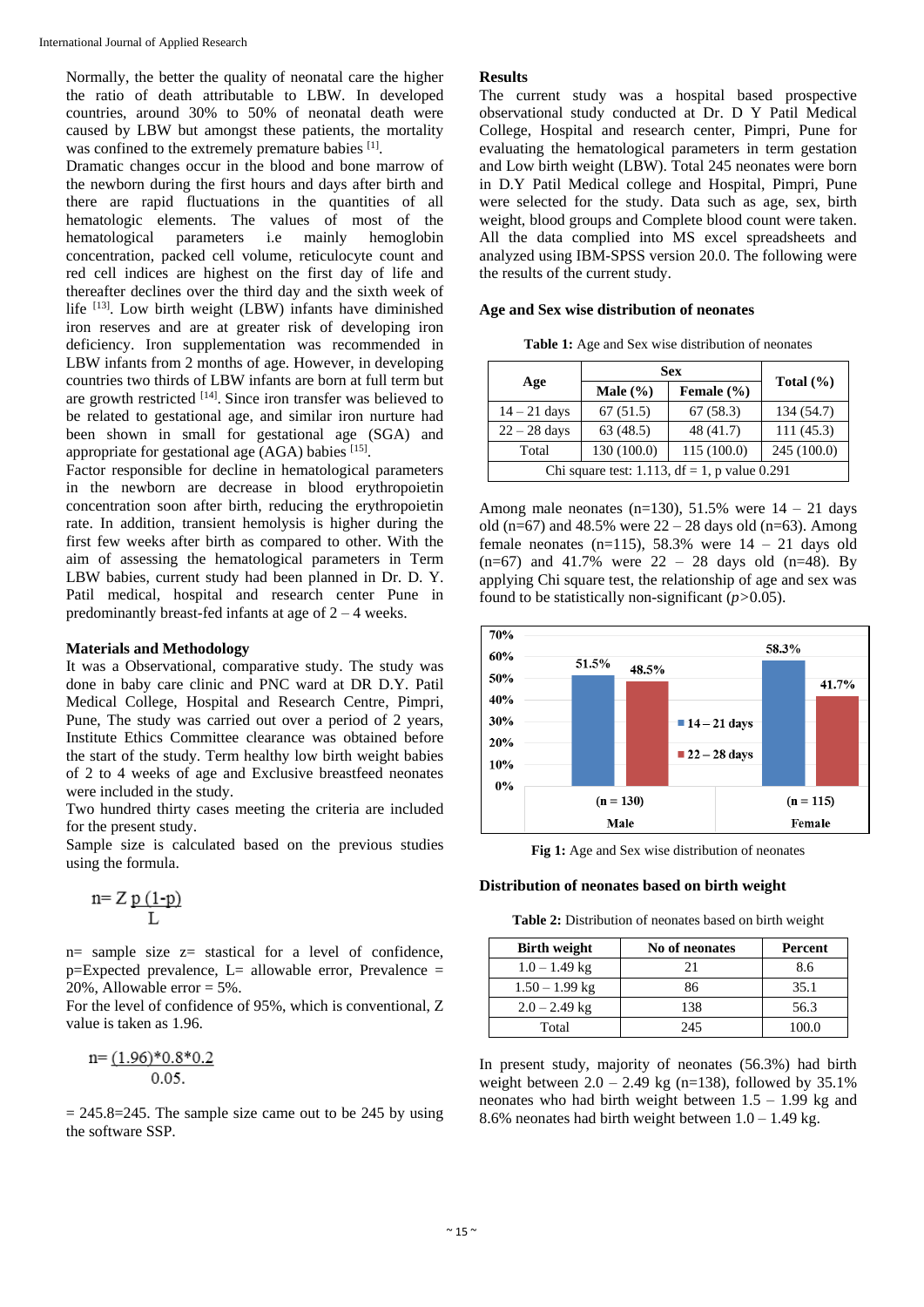

**Fig 2:** Distribution of neonates based on birth weight

**Distribution of neonates based on Age and Birth weight**

**Table 3:** Distribution of neonates based on age and birth weight

|                  | Age                                                      |             |               |
|------------------|----------------------------------------------------------|-------------|---------------|
|                  | Birth weight $ 14 - 21$ days $(\%)  22 - 28$ days $(\%)$ |             | Total $(\% )$ |
| $1.0 - 1.49$ kg  | 7(5.2)                                                   | 14(12.6)    | 21(8.6)       |
| $1.50 - 1.99$ kg | 51(38.1)                                                 | 35(31.5)    | 86(35.1)      |
| $2.0 - 2.49$ kg  | 76 (56.7)                                                | 62(55.9)    | 138 (56.3)    |
| Total            | 134 (100.0)                                              | 111 (100.0) | 245 (100.0)   |
|                  | Chi square test: 4.612, df = 2, p value $0.100$          |             |               |

Among 14 - 21 days old neonates (n=134), 56.7% had birth weight between  $2.0 - 2.49$  kg,  $38.1\%$  neonates had birth weight between  $1.5 - 1.99$  kg and  $5.2\%$  neonates had birth weight between  $1.0 - 1.49$  kg. Among  $22 - 28$  days old neonates (n=111), 55.9% had birth weight between 2.0 – 2.49 kg,  $31.5\%$  neonates had birth weight between  $1.5 -$ 1.99 kg and 12.6% neonates had birth weight between 1.0 – 1.49 kg. By applying Chi square test, the relationship of birth weight and age was found to be statistically nonsignificant (*p>*0.05).



**Fig 3:** Distribution of neonates based on age and birth weight

**Hematological parameters in LBW neonates**

|  | Table 4: Hematological parameters in LBW neonates |  |  |
|--|---------------------------------------------------|--|--|
|  |                                                   |  |  |

| <b>Hematological parameters</b>                        | <b>Minimum</b> | <b>Maximum</b> | Mean          | <b>SD</b> |
|--------------------------------------------------------|----------------|----------------|---------------|-----------|
| Hemoglobin $(gm/dl)$                                   | 7.2            | 16.9           | 13.1          | 1.7       |
| Total leucocyte count per ml                           | 3600           | 17000          | 8192.2 2541.8 |           |
| Platelet count (lakh/ml)                               | 2.0            | 7.0            | 2.83          | 0.86      |
| Packed cell volume (PCV)                               | 23.1           | 51.5           | 40.4          | 5.7       |
| Mean corpuscular volume (MCV, fl/red cell)             | 79.8           | 111.6          | 93.7          | 6.6       |
| Mean corpuscular hemoglobin (MCH, pictograms/red cell) | 25             | 45.4           | 34.6          | 3.3       |
| Mean corpuscular Hb concentration (MCHC, gm/dl)        | 30.1           | 44.2           | 34.1          | 2.3       |

In present study among small for the gestational age babies, mean value of hemoglobin was  $13.1 \pm 1.7$  gm/dl with minimum 7.2 gm/dl and maximum 16.9 gm/dl. Mean value of total leucocyte count was  $8192.2 \pm 2541.8$  per ml with minimum 3600/ml and maximum 17000/ml. Mean value of platelet count was  $2.83 \pm 0.86$  lakhs per ml with minimum 2.0 lakhs/ml and maximum 7.0 lakhs/ml. Mean value of total PCV was  $40.4\% \pm 5.7\%$  with minimum 23.1% and maximum 51.5%. Mean value of MCV was  $93.7 \pm 6.6$  fl/red cell with minimum 79.8 fl/red cell and maximum 111.6 fl/red cell. Mean value of MCH was 34.6 ± 3.3 picograms/red cell with minimum 25 picograms/red cell and maximum 45.4 picograms/red cell. Mean value of MCHC was  $34.1 \pm 2.3$  gm/dl with minimum 30.1 gm/dl and maximum 44.2 gm/dl.

# **Distribution of neonates based on hemoglobin level**

**Table 5:** Distribution of neonates based on hemoglobin level

| <b>Hemoglobin level</b> | No of neonates | Percent |
|-------------------------|----------------|---------|
| $< 12$ gm/dl            | 59             | 24.1    |
| $12 - 17$ gm/dl         | 186            | 75.9    |
| >17                     |                |         |
| Total                   |                | 100.0   |

In present study, more than three fourth of neonates (75.9%) had hemoglobin level between  $12 - 17$  gm/dl (n=186) and

remaining 24.1% neonates had hemoglobin level below 12 gm/dl (n=59).



**Fig 4:** Distribution of neonates based on hemoglobin level

# **Distribution of neonates based on total leucocyte count**

Table 6: Distribution of neonates based on total leucocyte count

| Total leucocyte count | No of neonates | Percent |
|-----------------------|----------------|---------|
| $< 5150$ /ml          |                | 5.7     |
| $5150 - 22000$ /ml    | 231            | J4.3    |
| $> 22000$ /ml         |                |         |
| Total                 | 245            |         |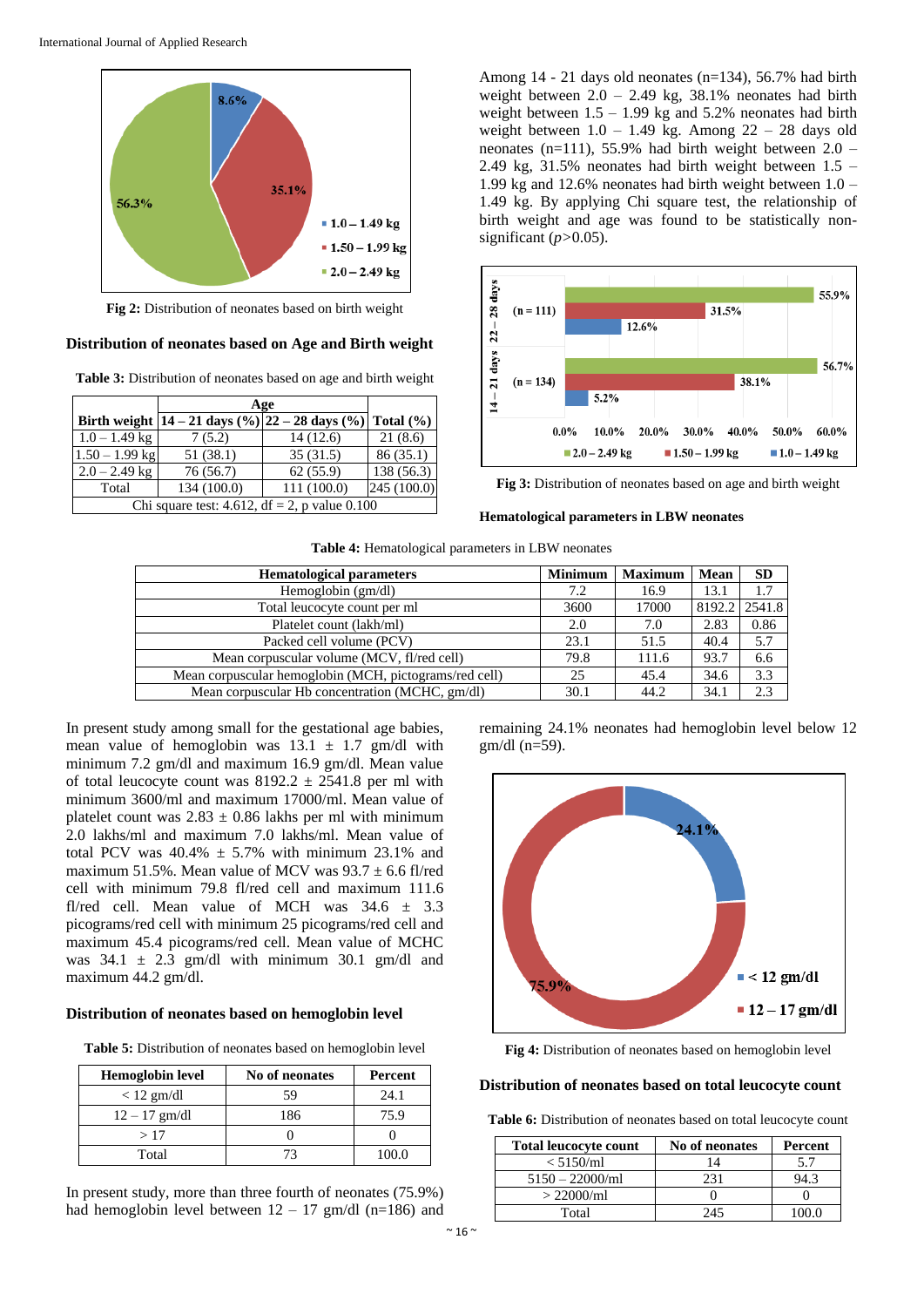In present study, majority of the neonates (94.3%) had total leucocyte count between 5150-22000 per ml (n=231) and remaining 5.7% neonates had total leucocyte count below 5150/ml (n=14).



**Fig 5:** Distribution of neonates based on total leucocyte count

# **Distribution of neonates based on Platelet level**

| <b>Table 7:</b> Distribution of neonates based on Platelet level |  |  |  |  |
|------------------------------------------------------------------|--|--|--|--|
|------------------------------------------------------------------|--|--|--|--|

| <b>Platelet level</b> | No of neonates | Percent |
|-----------------------|----------------|---------|
| < 1.5                 |                |         |
| $1.5 - 4.5$ lakhs/ml  | 237            |         |
| $>$ 4.5 lakhs/ml      | 20             | 3.3     |
| Total                 | 245            |         |

In present study, majority of neonates (96.7%) had platelet level between  $1.5 - 4$  lakhs per ml (n=225) and remaining 3.3% neonates had platelet level more than 4 lakhs/ml  $(n=20)$ .



**Fig 6:** Distribution of neonates based on Platelet level

# **Distribution of neonates based on Mean Corpuscular Volume (MCV)**

**Table 8:** Distribution of neonates based on Mean Corpuscular Volume (MCV)

| Mean Corpuscular Volume (MCV) No of neonates Percent |     |      |
|------------------------------------------------------|-----|------|
| $<$ 93.3 fl/red cell                                 | 112 | 45.7 |
| $93.3 - 118.3$ fl/red cell                           | 133 | 54.3 |
| $>$ 118.3 fl/red cell                                |     |      |
| Total                                                | 245 |      |

In present study, more than half of neonates (54.3%) had Mean Corpuscular Volume (MCV) between 93.3 – 118.3 fl/red cell  $(n=133)$  and remaining 45.7% neonates had MCV below 93.3 fl/red cell (n=112).



**Fig 7:** Distribution of neonates based on Mean Corpuscular Volume (MCV)

# **Distribution of neonates based on Mean Corpuscular Hemoglobin (MCH)**

| <b>Table 9:</b> Distribution of neonates based on Mean Corpuscular |                  |  |
|--------------------------------------------------------------------|------------------|--|
|                                                                    | Hemoglobin (MCH) |  |

| Mean Corpuscular Hemoglobin (MCH)No of neonates Percent |     |      |
|---------------------------------------------------------|-----|------|
| <30.8 picograms/red cell                                | 15  | 6.1  |
| $30.8 - 39.2$ picograms/red cell                        | 214 | 87.3 |
| $>$ 39.2 picograms/red cell                             | 16  | 6.5  |
| Total                                                   | 245 |      |

In present study, more than four fifth of neonates (87.3%) had Mean corpuscular hemoglobin (MCH) between 30.8 – 39.2 picograms/red cell (n=214) and 6.5% neonates had  $MCH > 39.2$  picograms/red cell (n=16) and 6.1% neonates had MCH < 30.8 picograms/red cell.



**Fig 8:** Distribution of neonates based on Mean Corpuscular Hemoglobin (MCH)

**Distribution of neonates based on mean corpuscular hemoglobin concentration (MCHC)**

**Table 10:** Distribution of neonates based on mean corpuscular hemoglobin concentration (MCHC)

| <b>Mean Corpuscular Hemoglobin Concentration</b><br>(MCHC) | No of<br>neonates | <b>Percent</b> |
|------------------------------------------------------------|-------------------|----------------|
| $<$ 28.2 gm/dl                                             |                   |                |
| $28.2 - 36.7$ gm/dl                                        | 228               | 93.1           |
| $>$ 36.7 gm/dl                                             | 17                | 6.9            |
| Total                                                      | 245               |                |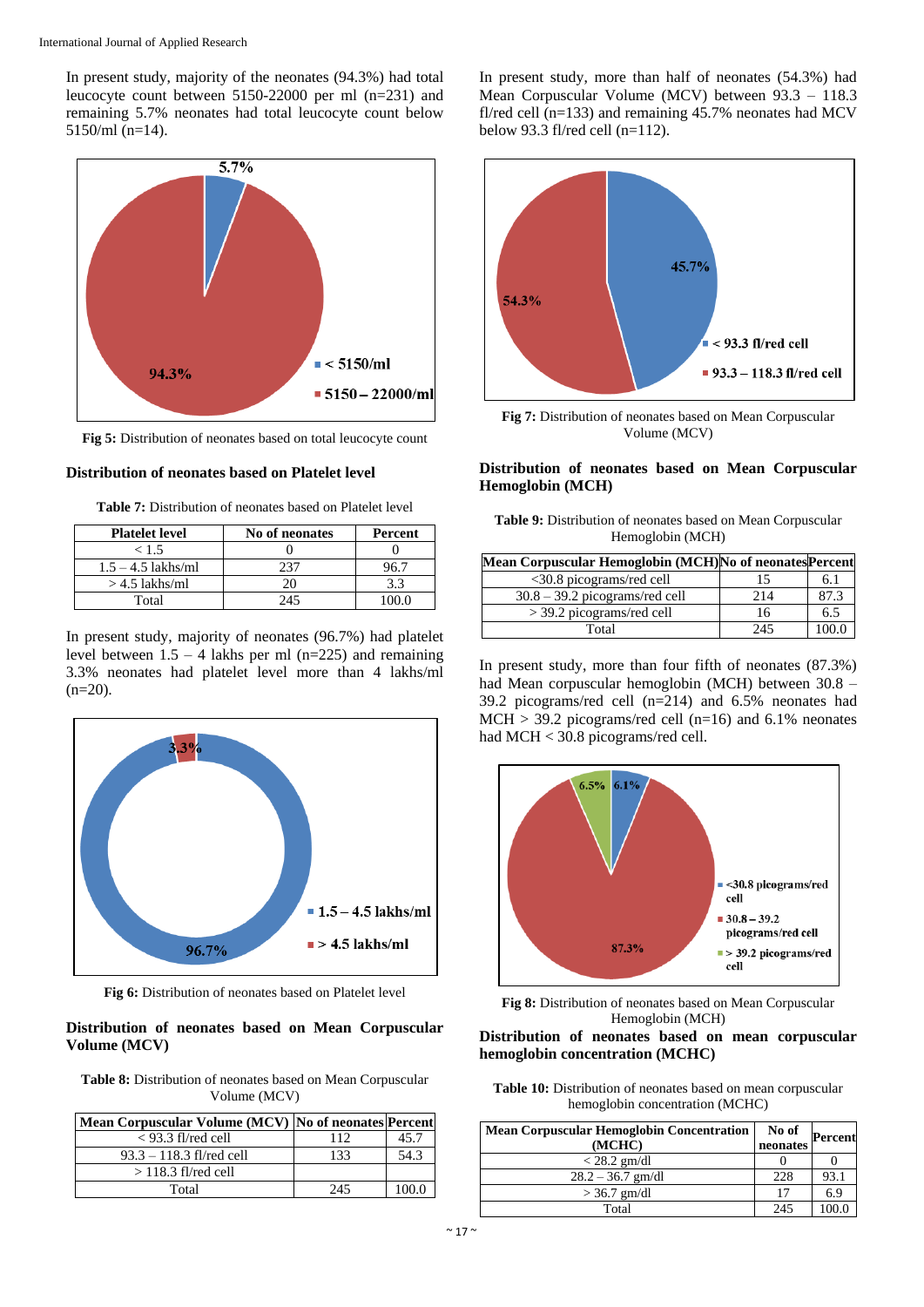In present study, majority of neonates (93.1%) had Mean corpuscular hemoglobin concentration (MCHC) between

 $28.2 - 36.7$  gm/dl (n=228) and 6.9% neonates had MCHC > 36.7 gm/dl (n=17).



**Fig 9:** Distribution of neonates based on mean corpuscular hemoglobin concentration (MCHC)

#### **Age wise comparisons of neonates based on hematological parameters**

|                                 | Age                 |                     | P values |
|---------------------------------|---------------------|---------------------|----------|
| <b>Hematological parameters</b> | $14 - 21$ days      | $22 - 28$ days      |          |
| Hemoglobin $(gm/dl)$            | $13.9 \pm 1.8$      | $12.3 + 1.2$        | < 0.001  |
| Total leucocyte count (per ml)  | $8371.6 \pm 2719.2$ | $7975.7 \pm 2303.1$ | 0.226    |
| Platelet count (lakh/ml)        | $2.85 \pm 0.90$     | $2.81 \pm 0.80$     | 0.726    |
| <b>PCV</b>                      | $42.7 \pm 5.8$      | $37.5 \pm 4.0$      | < 0.001  |
| MCV (fl/red cell)               | $96.2 + 6.1$        | $90.8 \pm 6.0$      | < 0.001  |
| MCH (pictograms/red cell)       | $35.2 + 3.7$        | $33.8 + 2.5$        | 0.001    |
| MCHC (gm/dl)                    | $34.6 \pm 2.7$      | $33.5 + 1.5$        | < 0.001  |

Table 11: Age wise comparisons of neonates based on hematological parameters

Mean values of hemoglobin was significantly higher in 14 - 21 days old neonates  $(13.9 \pm 1.8 \text{ gm/dl})$  comparing to  $22 - 28$ days old neonates (12.3±1.2 gm/dl) (*p<*0.05). Mean values of total leucocyte count was non-significantly higher in 14 - 21 days old neonates (8371.6±2719.2 per ml) comparing to 22 – 28 days old neonates (7975.7±2303.1 per ml) (*p>*0.05). Mean values of platelet count was also non-significantly higher in 14 - 21 days old neonates  $(2.85\pm0.9 \text{lakh/ml})$ comparing to  $22 - 28$  days old neonates  $(2.81 \pm 0.8 \text{ lakh/ml})$ (*p>*0.05). Mean values of PCV was significantly higher in 14 - 21 days old neonates (42.7 $\pm$ 5.8 %) comparing to 22 –

28 days old neonates (37.5±4%) (*p<*0.05). Mean values of MCV was significantly higher in 14 - 21 days old neonates (96.2 $\pm$ 6.1 fl/red cell) comparing to 22 - 28 days old neonates (90.8±6 fl/red cell) (*p<*0.05). Mean values of MCH was significantly higher in 14 - 21 days old neonates  $(35.2\pm3.7)$  picograms/red cell) comparing to  $22 - 28$  days old neonates (33.8±2.5 picograms/red cell) (*p<*0.05). Mean values of MCHC was significantly higher in 14 - 21 days old neonates (34.6 $\pm$ 2.7 gm/dl) comparing to 22 – 28 days old neonates (33.5±1.5 gm/dl) (*p<*0.05).

#### **Sex wise comparisons of neonates based on hematological parameters**

| <b>Hematological parameters</b> | <b>Sex</b>        |                     | <b>P</b> values |
|---------------------------------|-------------------|---------------------|-----------------|
|                                 | <b>Male</b>       | Female              |                 |
| Hemoglobin (gm/dl)              | $13.1 \pm 1.8$    | $13.2 + 1.77$       | 0.648           |
| Total leucocyte count (per ml)  | $8431.5 \pm 2566$ | $7921.7 \pm 2497.5$ | 0.117           |
| Platelet count (lakh/ml)        | $2.86 \pm 0.88$   | $2.80 \pm 0.83$     | 0.627           |
| <b>PCV</b>                      | $40.3 \pm 5.8$    | $40.4 \pm 5.6$      | 0.934           |
| MCV (fl/red cell)               | $93.4 \pm 6.9$    | $94.1 \pm 6.4$      | 0.443           |
| MCH (pictograms/red cell)       | $34.5 \pm 3.3$    | $34.7 + 3.4$        | 0.599           |
| $MCHC$ (gm/dl)                  | $34.0 + 2.2$      | $34.2 + 2.2$        | 0.605           |

Table 12: Sex wise comparisons of neonates based on hematological parameters

Among males mean values of hemoglobin (13.9±1.8 gm/dl) was non-significantly lower comparing to females  $(13.2\pm1.8)$ gm/dl) (*p>*0.05). While mean values of total leucocyte count was non-significantly higher among males (8431.5±2566) per ml) comparing to females (7921.7±2497.5 per ml) (*p>*0.05). Mean values of platelet count was also nonsignificantly higher among males (2.86±0.88 lakh/ml) comparing to females (2.80±0.83 lakh/ml) (*p>*0.05). Mean

values of PCV was non-significantly higher in females  $(40.4 \pm 5.6\%)$  comparing to males  $(40.3 \pm 5.8\%)$ . Mean values of MCV was non-significantly higher in females  $(94.1 \pm 6.4)$ fl/red cell) comparing to males  $(93.4 \pm 6.9)$  fl/red cell). Mean values of MCH was nearly same in both male  $(34.5\pm3.3)$ picograms/red cell) and females (34.7±3.4 picograms/red cell). Mean values of MCHC was also nearly same in both